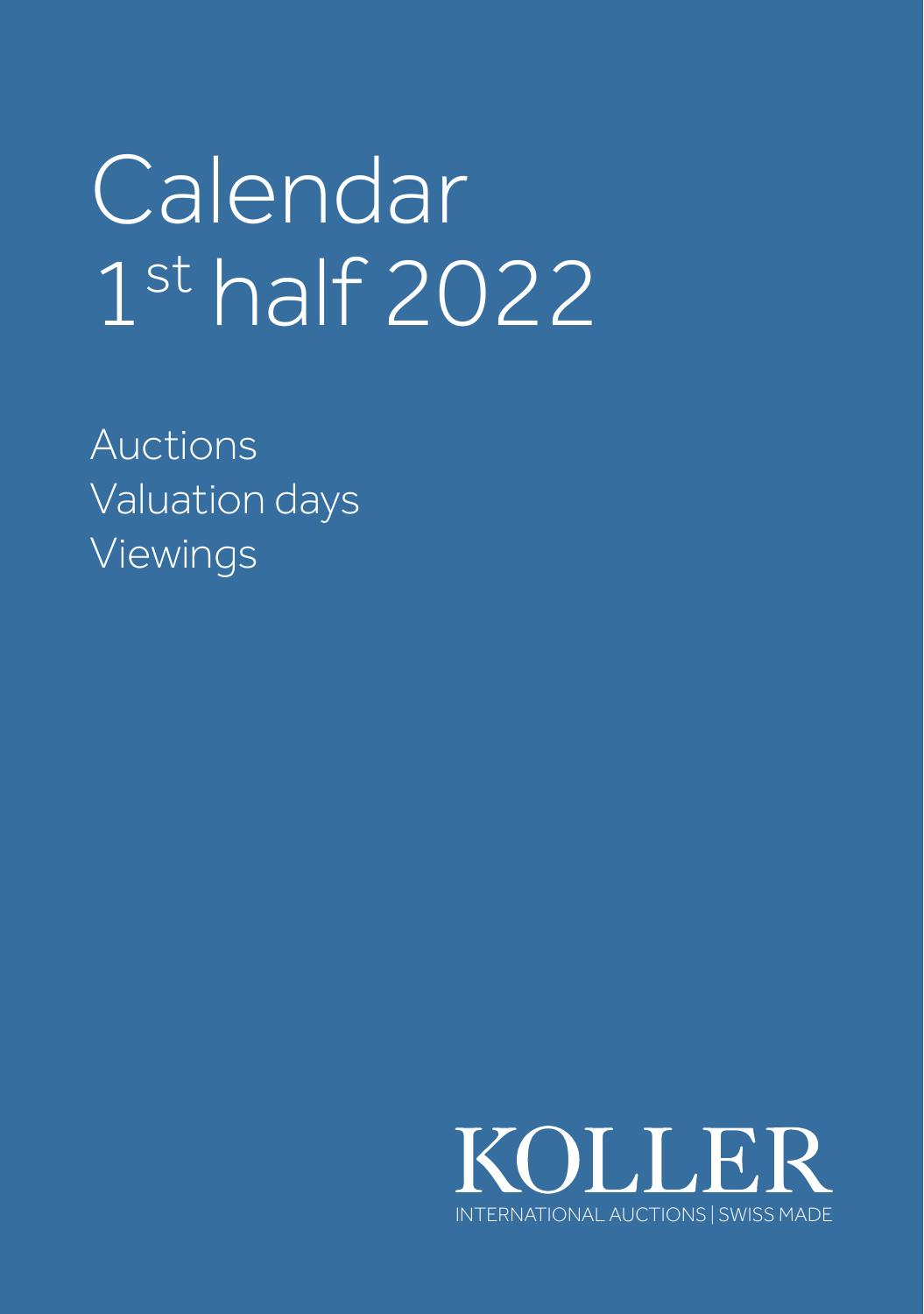# AUCTION CALENDAR

## MARCH 2022

| Books & Autographs                                                 | 30 March         |
|--------------------------------------------------------------------|------------------|
| Furniture, Sculpture, Silver, Porcelain, Carpets                   | 31 March         |
| <b>APRIL 2022</b>                                                  |                  |
| Old Master Paintings                                               | 1 April          |
| 19th Century Paintings                                             | 1 April          |
| Old Master Drawings                                                | 1 April          |
| Old Master Prints                                                  | 1 April          |
| Books & Autographs (ibid online only)                              | 22 March-5 April |
| Porcelain (ibid online only)                                       | 22 March-5 April |
| Furniture (ibid online only)                                       | 22 March-5 April |
| Jewellery (ibid online only)                                       | 22 March-6 April |
| Old Master Prints & Drawings (ibid online only)                    | 22 March-6 April |
| Old Master & 19 <sup>th</sup> Century Paintings (ibid online only) | 22 March-6 April |

## MAY 2022

Wine & Spirits (ibid online only) 20 April – 11 May

# Consignment deadlines are approximately 8 weeks before each auction.\*

\*Submission deadlines may vary by location and department. Please contact your representative or the department directly for exact deadlines.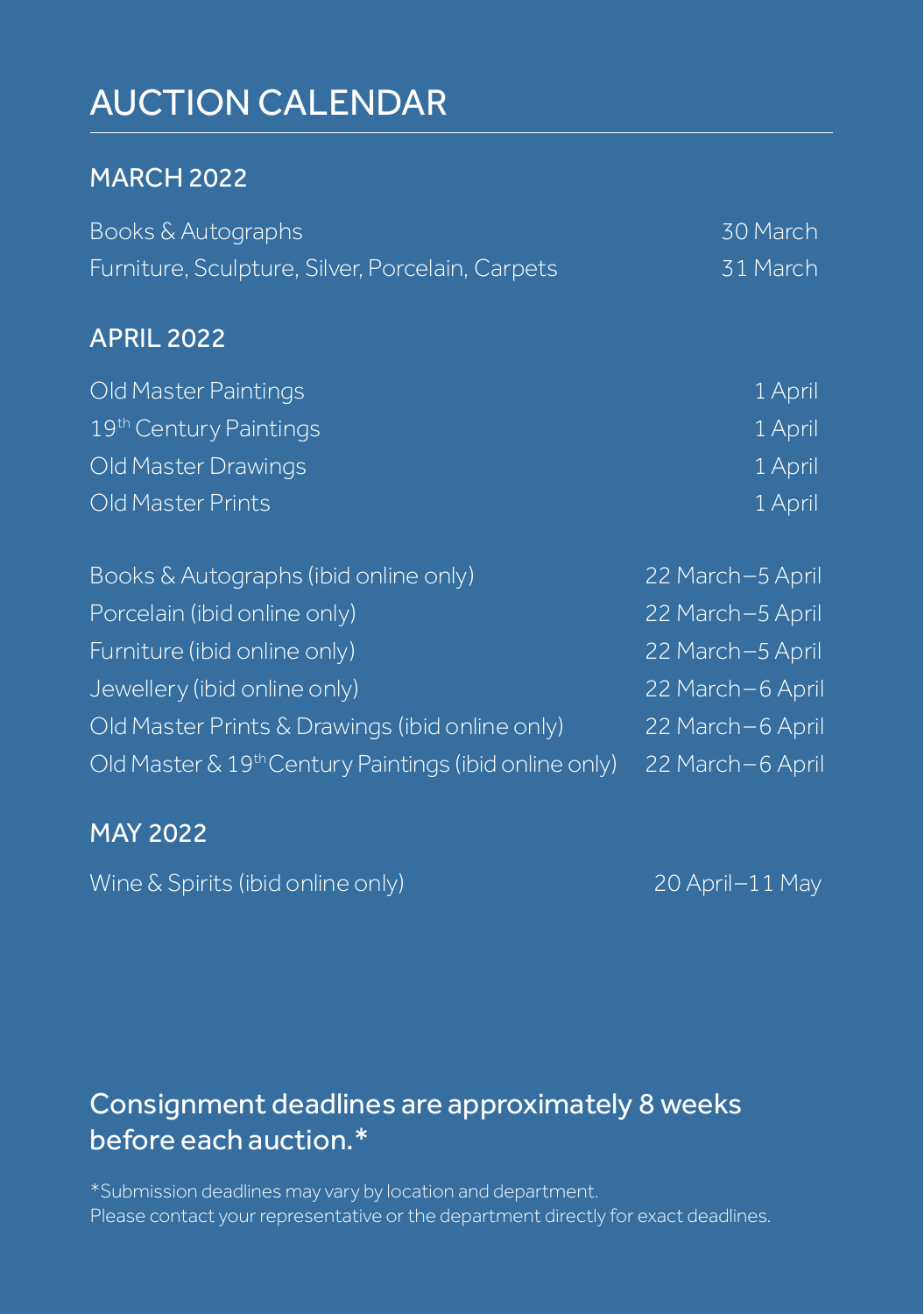# AUCTION CALENDAR

## JUNE 2022

| Asian Art                                                                    | 1 June         |
|------------------------------------------------------------------------------|----------------|
| Jewellery                                                                    | 29 June        |
| Out of This World: Natural History, Memorabilia                              | 30 June        |
| PostWar & Contemporary                                                       | 30 June        |
| Prints & Multiples                                                           | 30 June        |
| <b>JULY 2022</b>                                                             |                |
| Swiss Art                                                                    | 1 July         |
| Impressionist & Modern Art                                                   | 1 July         |
| Watches                                                                      | 1 July         |
| Furniture (ibid online only)                                                 | 21 June-5 July |
| Art Nouveau & Art Deco (ibid online only)                                    | 21 June-5 July |
| Design (ibid online only)                                                    | 21 June-5 July |
| Silver (ibid online only)                                                    | 21 June-5 July |
| 20 <sup>th</sup> & 21 <sup>st</sup> c. Paintings & Prints (ibid online only) | 21 June-6 July |
| Swiss Art (ibid online only)                                                 | 21 June-6 July |
| Photography (ibid online only)                                               | 21 June-6 July |
| Vintage Fashion (ibid online only)                                           | 21 June-6 July |
|                                                                              |                |

# Consignment deadlines are approximately 8 weeks before each auction.\*

\*Submission deadlines may vary by location and department. Please contact your representative or the department directly for exact deadlines.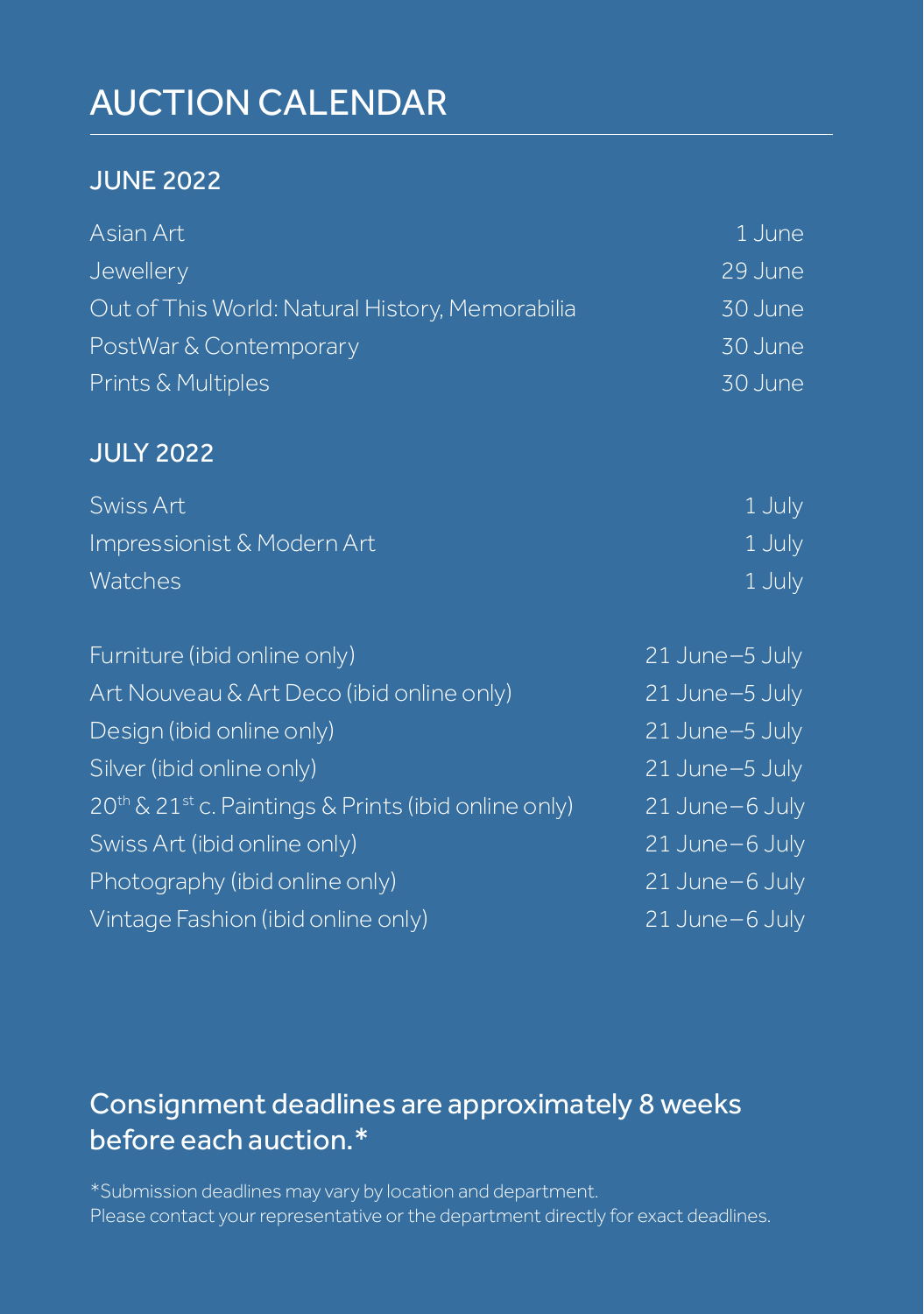# HIGHLIGHTS PREVIEWS

## MARCH 2022

| Old Master & 19 <sup>th</sup> Century Paintings |                 |
|-------------------------------------------------|-----------------|
| Furniture, Porcelain, Silver                    |                 |
| Jewellery                                       |                 |
| Geneva,                                         | 8-10 March      |
| <b>Munich</b>                                   | $16 - 17$ March |
|                                                 |                 |
|                                                 |                 |

## MAY / JUNE 2022

| Modern, Contemporary & Swiss Art |                 |
|----------------------------------|-----------------|
| Jewellery & Watches              |                 |
| Geneva                           | $6 - 8$ May     |
| Modern, Contemporary & Swiss Art |                 |
| <b>Basel</b>                     | 31 May - 1 June |
| Modern, Contemporary & Swiss Art |                 |
| Jewellery & Watches              |                 |
| Düsseldorf                       | $10-11$ June    |

For preview dates in Zurich, please consult our website: www.kollerauctions.com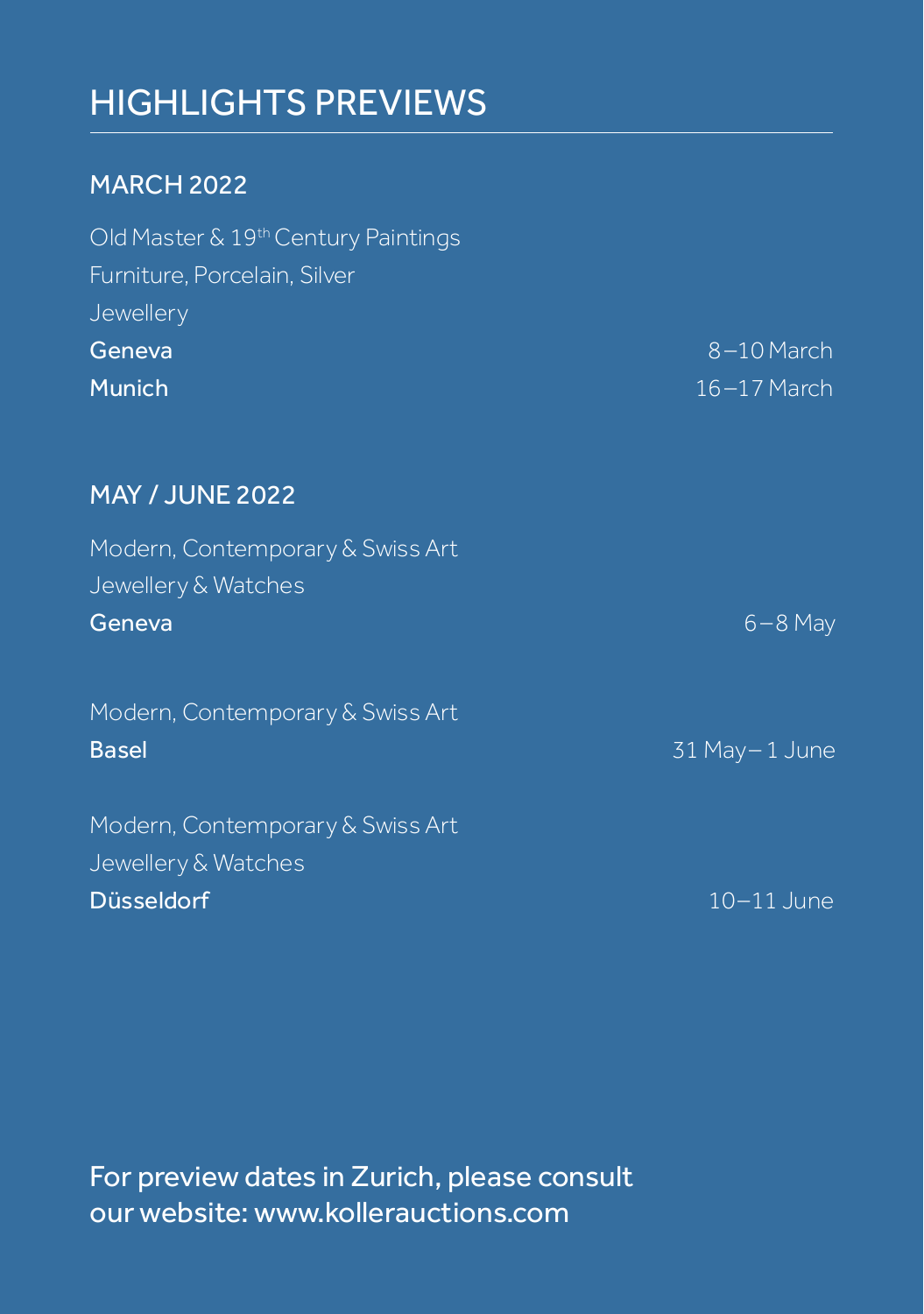# VALUATION DAYS 2022

# IMPRESSIONIST & MODERN ART / SWISS ART

# POSTWAR & CONTEMPORARY / PRINTS & MULTIPLES

| <b>Berlin</b>        | 2 February  | Ticino                   | 25-26 January  |
|----------------------|-------------|--------------------------|----------------|
| Hamburg              | 4 February  | <b>Basel</b>             | 8 February     |
| Stuttgart            | 9 February  | Munich                   | 14-15 February |
| Frankfurt.           | 10 February | Stuttgart                | 16 February    |
| Geneva               | 8 March     | Geneva                   | 24-25 February |
| Munich               | 16 March    | Frankfurt                | 3-4 March      |
| Basel<br>Düsseldorf/ | 31 May      | Düsseldorf/<br>Rhineland | 7-8 March      |
| Rhineland            | 9 June      | Salzburg                 | 22 March       |
|                      |             | <b>Berlin</b>            | 28 March       |
| Contact:             |             | Contact:                 |                |

Cyril Koller +41 44 445 63 30 koller@kollerauctions.com

Jara Koller +41 44 445 63 08 jara.koller@kollerauctions.com

#### Contact:

Silke Stahlschmidt +41 44 445 63 42 stahlschmidt@kollerauctions.com

or contact one of our representative offices

Individual appointments – in Switzerland and abroad – can also be arranged at any time.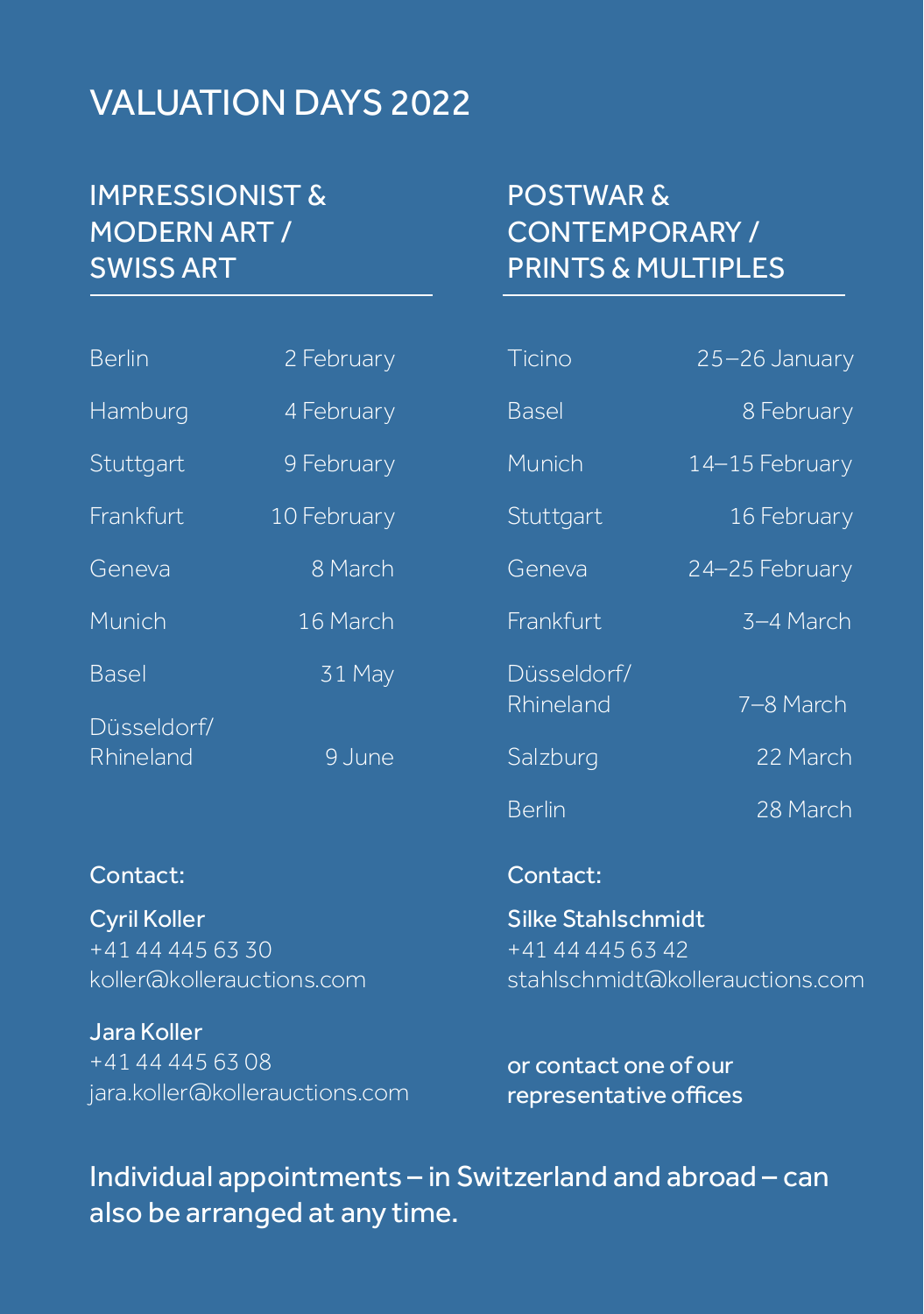# VALUATION DAYS 2022

## OLD MASTER & 19<sup>TH</sup> CENTURY PAINTINGS

## ASIAN ART

| Stuttgart                | 25 April   | Geneva                  | 25-26 January |
|--------------------------|------------|-------------------------|---------------|
| <b>Munich</b>            | 26 April   | Hamburg                 | 1-2 February  |
| Salzburg                 | 27 April   | Belgium/<br>Netherlands | 8-9 February  |
| Düsseldorf/<br>Rhineland | 18-19 May  | Munich                  | 22 February   |
| Belgium/<br>Netherlands  | $1-2$ June | Salzburg                | 23 February   |

#### Contact:

#### Contact:

Karoline Weser +41 44 445 63 35 weser@kollerauctions.com Regi Preiswerk  $+41\overline{44\overline{4563\overline{13}}}$ preiswerk@kollerauctions.com

#### or contact one of our representative offices

Individual appointments – in Switzerland and abroad – can also be arranged at any time.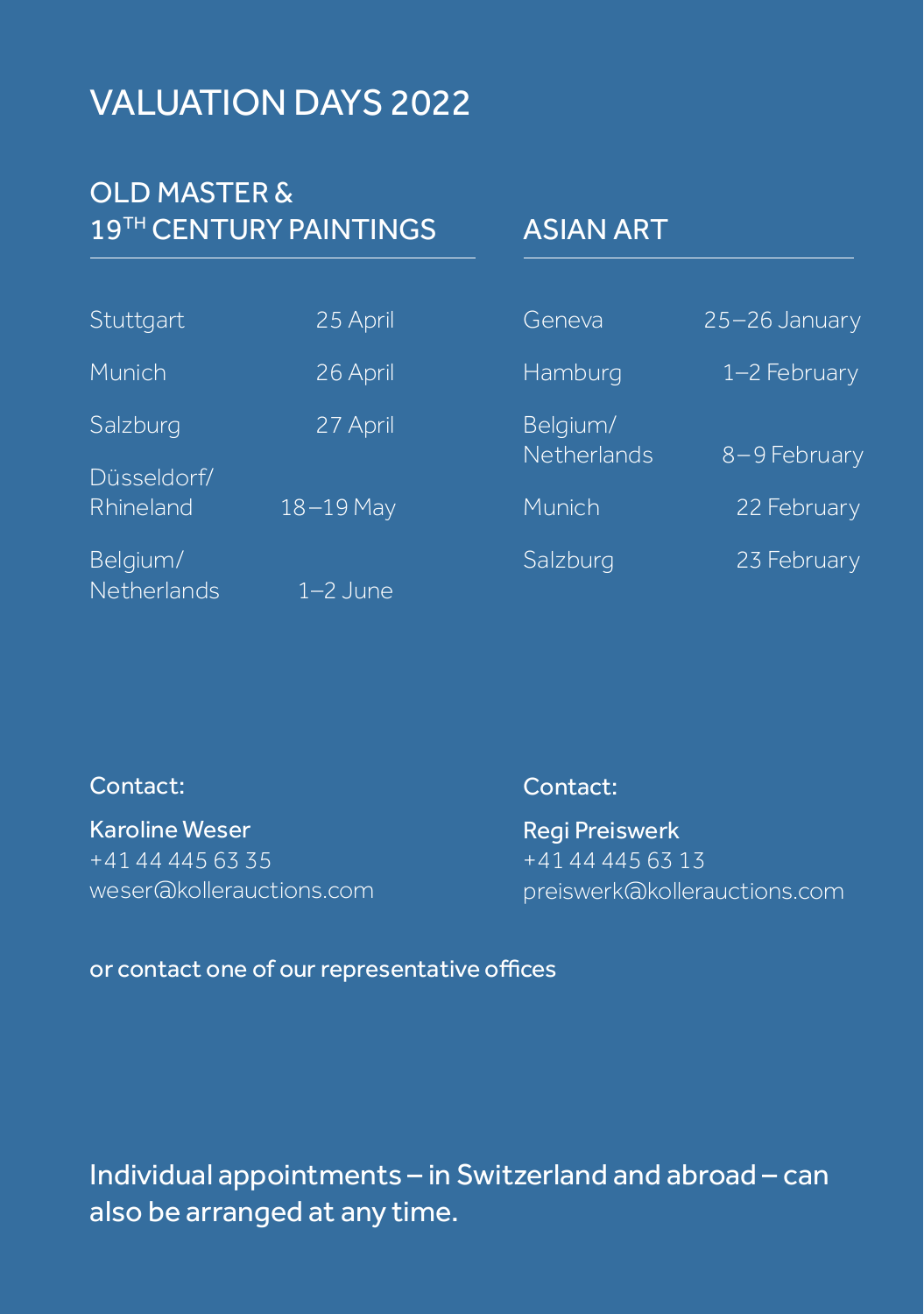# VALUATION DAYS 2022

# **WATCHES**

| <b>St Gallen</b> | 27 January  |
|------------------|-------------|
| Ticino           | 4 February  |
| Lucerne          | 10 February |
| <b>Basel</b>     | 17 February |
| Hamburg          | 24 February |
| Munich           | 9-10 March  |
| Bern             | 7 April     |
| Winterthur       | 12 April    |

## **JEWELLERY**

| Ticino  | 4 February  |
|---------|-------------|
| Hamburg | 24 February |
| Munich  | 9-10 March  |

### Contact:

Uwe Vischer +41 44 445 63 59 vischer@kollerauctions.com

### Contact:

Carla Süssli +41 44 445 63 61 suessli@kollerauctions.com

#### or contact one of our representative offices

Individual appointments – in Switzerland and abroad – can also be arranged at any time.